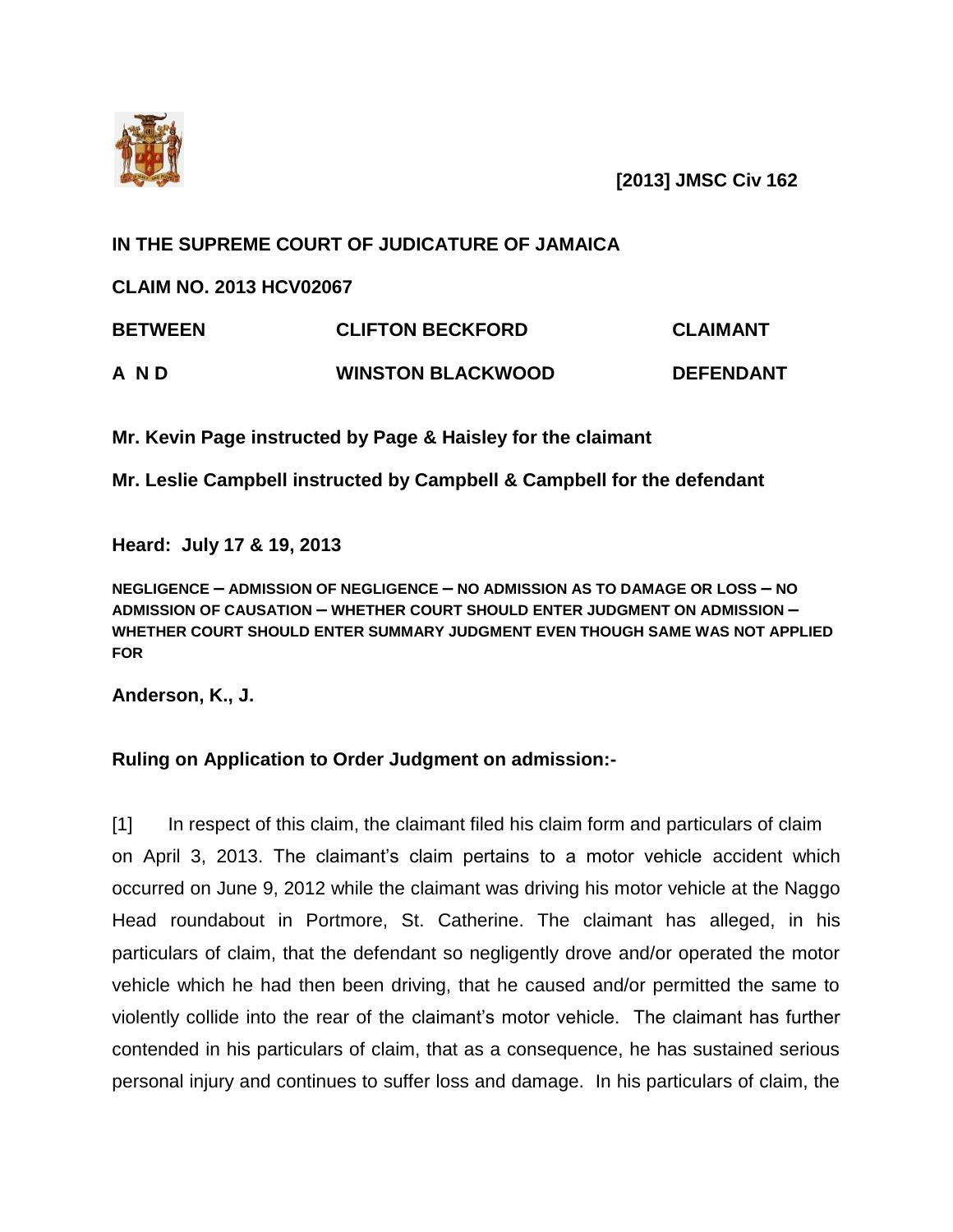claimant has, as required, particularized his injuries and claimed special damages for medical expenses and transportation.

[2] Interestingly enough, in his particulars of claim, the claimant has not claimed any damages arising from any alleged damage to his motor vehicle. In fact he has not, in his particulars of claim, stated specifically, that there was any damage to his motor vehicle at all – this even thought he has contended that the defendant's motor vehicle, 'violently collided' into the rear of his motor vehicle.

[3] The defendant has filed an acknowledgement of service and a defence. The former was filed on May 16, 2013 and the latter on May 17, 2013. In the acknowledgement of service, the defendant has informed this court, that he was served with the claimant's claim form and particulars of claim on April 6, 2013. This would therefore mean that the defendant's acknowledgement of service was filed out of time, but his defence was filed within time. See rules 9.3(1) and 10.3(1) of the Civil Procedure Rules (hereinafter referred to as 'the CPR') in this regard.

[4] Understandably though, the claimant has not taken issue with the failure to file the acknowledgement of service within time, since, if the defendant has filed a defence which has a reasonable prospect of success, it would be pointless to do so. Instead, the claimant has chosen to seek judgment on admission, arising from that which he contends is the admission as contained in the defendant's defence, that he negligently caused the relevant collision between the two (2) motor vehicles on June 9, 2012.

[5] **Rules 14.1 and 14.2 C.P.R.** are applicable to the matter at hand. These rules specify the manner in which a judgment on admission may be made and in essence provide that a party may admit the truth of the whole, or any part of any other party's case and may do so by giving notice in writing, such as by means of a statement of case, or by letter, before or after the issue of proceedings.

[6] There is no doubt that the defendant has admitted the collision between the relevant vehicles on the relevant date and has also admitted that such collision was negligently caused. He has made those admissions in his defence, which, by virtue of **rule 2.4 of the C.P.R.** constitutes, at this juncture, his 'statement of case'. Has the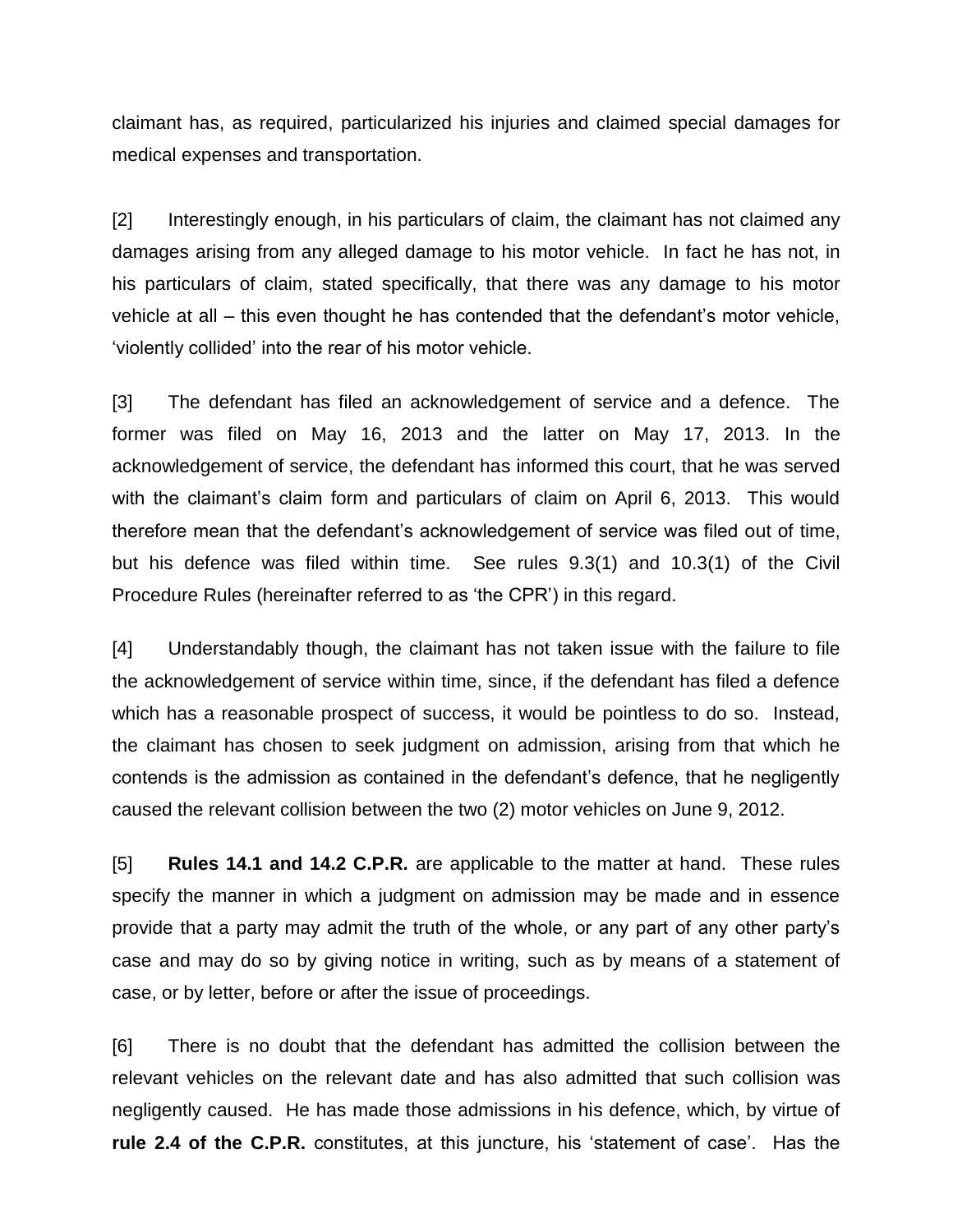defendant though, admitted enough such that a Judgment on admission ought to be entered against him, as is sought by the claimant's application for court orders filed on May 28, 2013? Despite the valiant efforts of counsel for the claimant, suggesting that this court should do so, I find that this court in fact should not do so, as legally, it cannot.

[7] This court cannot, to my mind, do so, as liability has not been admitted by the defendant. The defendant has admitted to having negligently caused his vehicle to collide with the claimant's vehicle. Is that admission enough to constitute an admission of liability in a claim for damages for negligence?

[8] In a claim for damages for negligence, unlike a claim for trespass to the person, loss is not presumed. Thus, whenever one claims damages for negligence, it must always be proven, in order for liability of the defendant to be properly established, that the negligent actions of the defendant in relation to the claimant, caused the claimant's loss and indeed also, it must be proven by the claimant that he suffered loss, arising from the defendant's negligent actions in relation to him, in order for liability for the tort of negligence, to have been properly established. Thus, in the text – **Winfield and Jolowicz Tort, 13th ed.** [1989], the learned authors have stated, at page 72, that:

> *'Negligence as a tort is the breach of a legal duty to take care which results in damage, undesired by the defendant, to the plaintiff. Thus its ingredients are: a) a legal duty on the part of A towards B to exercise care in such conduct of A as falls within the scope of that duty; b) breach of that duty; c) consequential damage to B*.'

Thus, as Lord Wright explained in **Lochgelly Iron and Coal Co. Ltd. v. McMullan** – [1934] A.C.1, at page 25:

> *'…. in strict legal analysis, 'negligence' means more that heedless or careless conduct, whether in omission or commission, it properly connotes the complex concept of duty, breach and damage thereby suffered by the person to whom the duty was owing.'*

Equally too therefore, in the text – **Commonwealth Caribbean Tort Law, 3rd ed.** [2003], authored by **Gilbert Kodilinye**, the learned author has specified, at page 64 of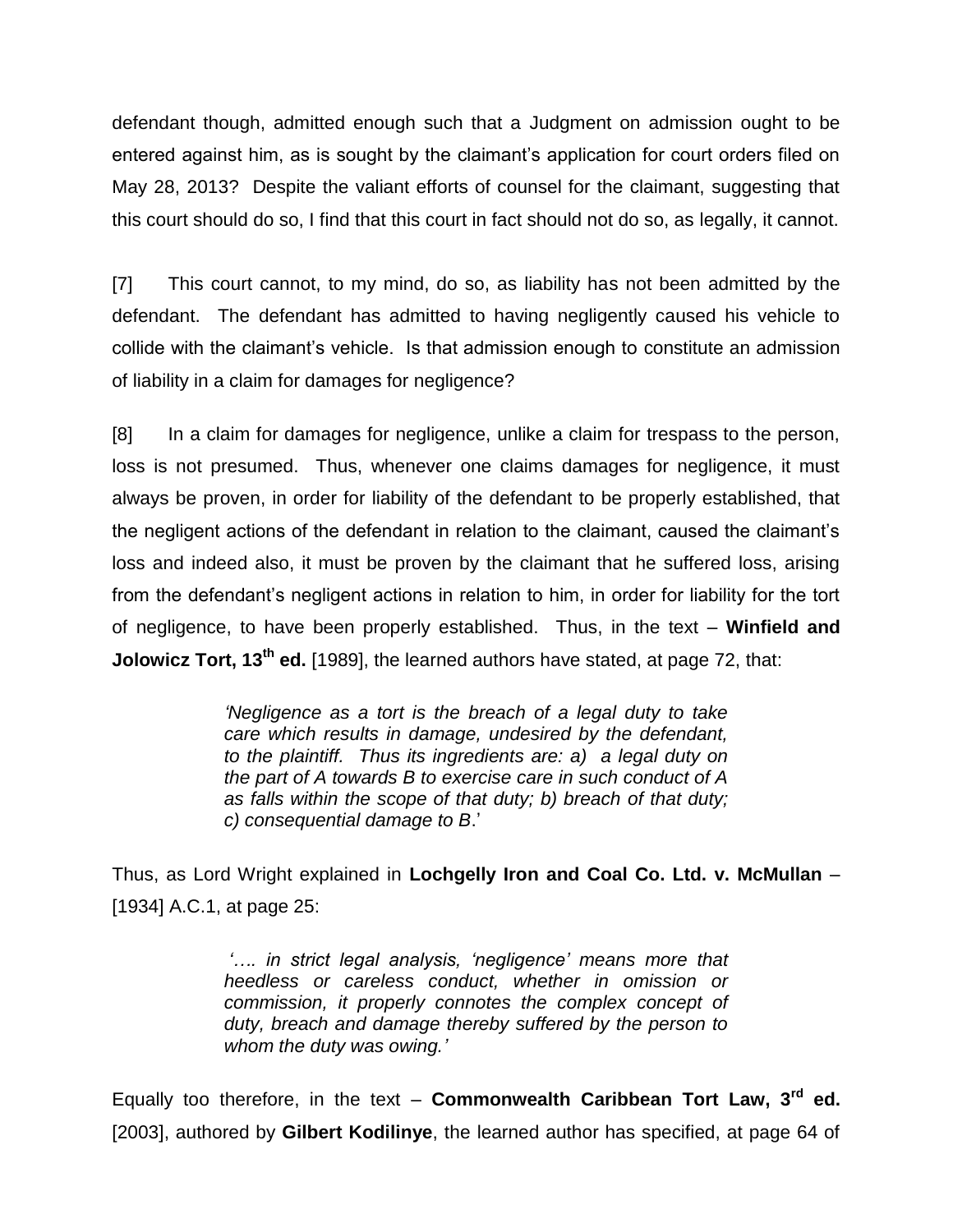that text, that there are thus, three (3) elements to the tort of negligence *– 'a) a duty of care owed by the defendant to the plaintiff and b) breach of that duty by the defendant; and c) damage to the property resulting from the breach.'*

[9] It is abundantly clear to this court, that the defendant has joined issue with the claimant, on two particularly important aspects of his claim, these being, whether the collision between the two (2) vehicles ought properly to be described as 'violent' (as the claimant has described it) or alternatively, as one in which the defendant's vehicle 'barely brushed the bumper' of the claimant's motor vehicle (as the defendant has described it). The second issue therefore, is the critical one and it, of course, to some extent, would follow from the first, that being, whether, as a consequence of the defendant's negligence, the claimant has suffered any loss and/or damage.

[10] If a trial were to hereafter be proceeded with therefore, it is apparent to this court, that the claimant will have to prove damage and/or loss suffered by him as a consequence of the relevant accident. This is an issue of liability and not a matter that should be, or indeed even can lawfully and properly be addressed by the parties on an assessment of damage hearing. The claimant, at a trial, must prove that the defendant's negligent wrongdoing was a cause, albeit not necessarily the sole cause, of the claimant's injuries. See: **Halsbury's Laws of England, vol. 34** para. 3 and See: Hyman and Williams v. Schering Chemicals Ltd. [1980] Times, 10<sup>th</sup> June. See also **Halsbury's Laws of England, 4th ed., vol. 12**, para. 1141.

[11] This is why it comes as no surprise to this court that in two cases that were cited to this court and relied on by the defendant in opposition to the claimant's application, it was held that an admission of negligence in a particular case where the claim is for damage for negligence, should not be acted on by a court in such type of case, as constituting a basis for the entry by that court, of a Judgment in admission. See: **Rankine v. Garth Son & Co. Ltd**. [1979] 2 All E.R. 1185; and **Blundell v. Rimmer** [1971] 2 All E.R. 1072. **The White Book 2000 edition**, also sets out that this is so, at para. 14.3.4 thereof.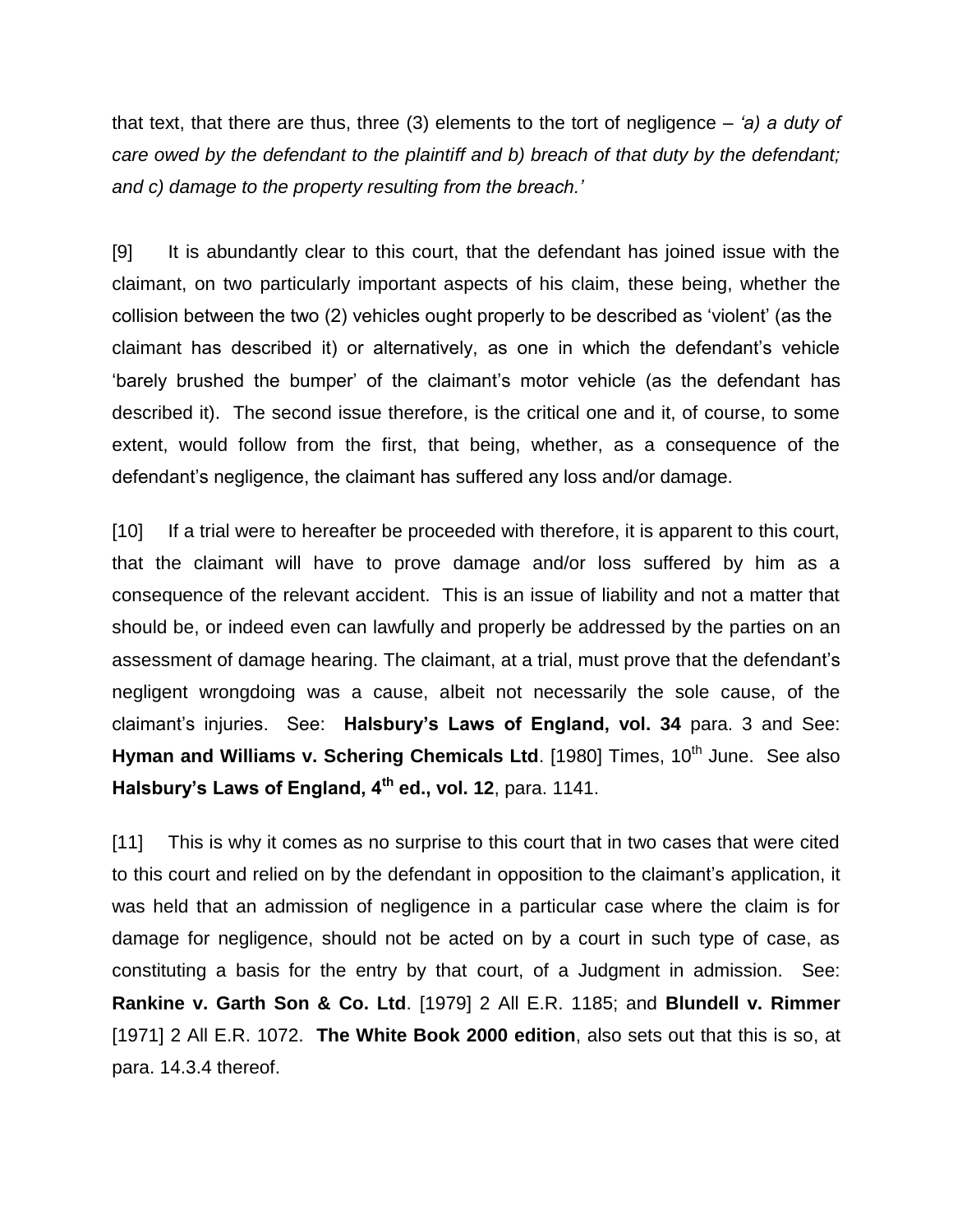[12] Two final matters ought now to be addressed for the purpose of this ruling and the first is that although in his defence, the defendant has clearly stated that he is making no admission as to injuries, loss and/or damage allegedly suffered by the claimant as a consequence of the negligently caused collision between the relevant two (2) vehicles, the defendant has also clearly stated, in para. 5 of his defence, that – '*The defendant does not intend to contest liability for his accident.'* This is indeed a regrettable assertion, but nonetheless, to this court, it is apparent from the overall remaining tenor of the defence in other respects, that the defendant is not accepting liability at all. Of course too, it is open to the defendant to amend his defence so as to delete that inconsistent assertion as quoted immediately above. To my mind though, in order to order judgment on admission, that admission must be clearly made and not in doubt since it is only where it is clear to this court that the defendant has no valid defence, that the defendant should be prevented from contesting liability at a trial. That has always been the approach of the courts.

[13] Finally, this court has been asked to, if not minded to enter Judgment on admission, enter summary judgment in the claimant's favour. This court will not do so, bearing in mind that, by virtue of the provisions of **Rule 11.13 of the C.P.R.**, an applicant seeking court orders, is precluded from, on the hearing of that application, asking for any relief in respect of which no notice has been given, unless the court gives permission. In the matter at hand, no such permission was ever sought by the claimant's counsel and thus, none such was, or even could, properly have been granted. At this stage, certainly, this court cannot give such permission, as both sides have already been heard in respect of the application as filed.

[14] In any event though, the grant of summary judgment ought not to be made, in circumstances wherein the defendant has a defence which has a realistic prospect of success – See **rule 15.2 of the C.P.R.** in this regard. For reasons already provided, I am of the view that the defendant's defence, is, at present, at the very least, even more than just an arguable one and thus, the defendant should be enabled to have his day in court to contest his liability as alleged.